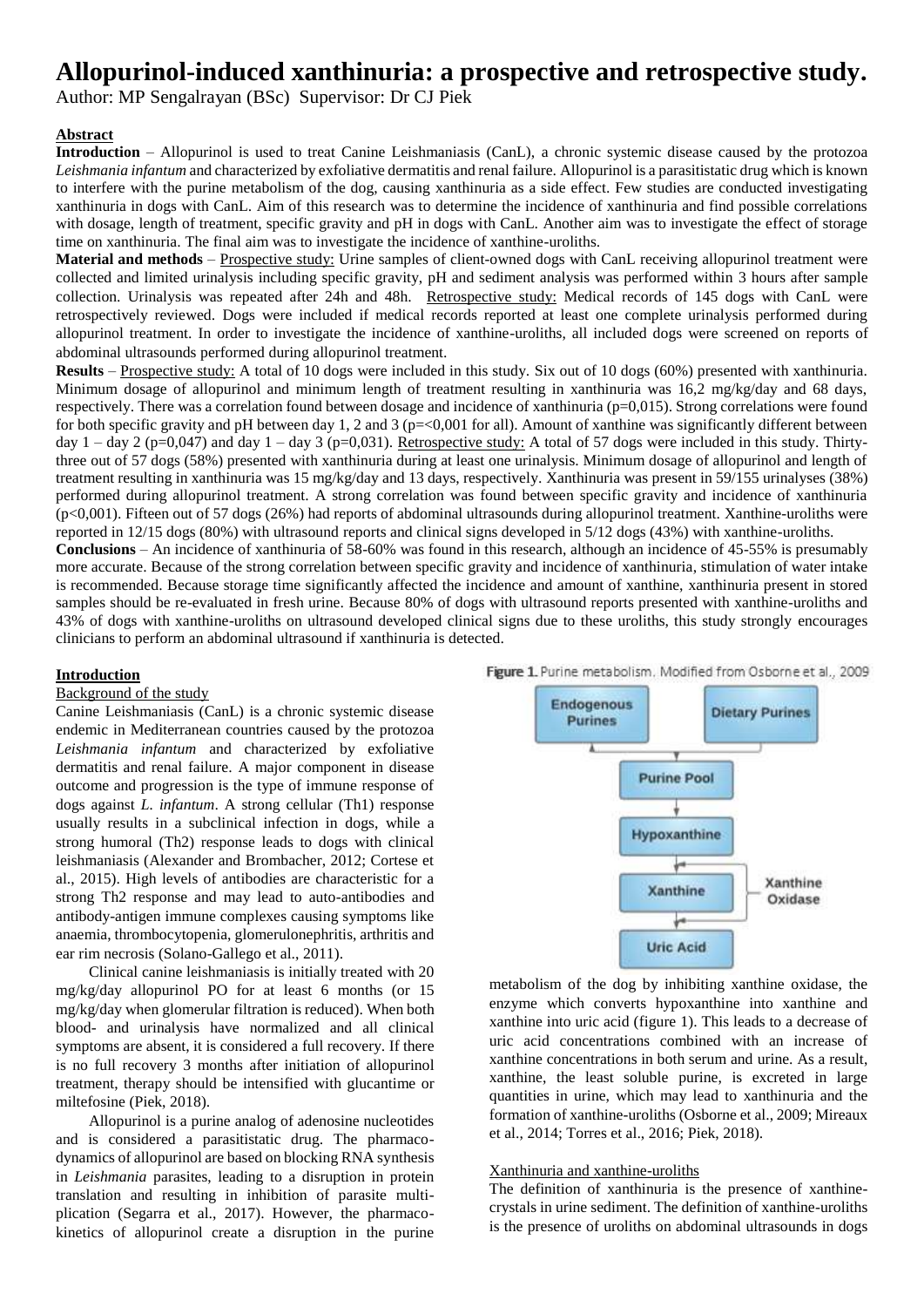with CanL receiving allopurinol treatment (Torres et al., 2016). So far, few studies have been conducted or published investigating the incidence of xanthinuria caused by longterm use of allopurinol in dogs. However, xanthinuria is quite commonly observed by clinicians of the UCCA (University Clinic for Companion Animals; Utrecht, the Netherlands) in dogs with CanL, most likely due to allopurinol therapy.

Osborne et al. (2009) investigated all canine uroliths submitted to the Minnesota Urolith Center between 1998 and 2007. In this study 362/373.612 (0.1%) were composed of at least 70% xanthine and at least 316/362 (87%) of these were retrieved from dogs given allopurinol. This percentage could be as high as 96% because 34/362 uroliths were submitted without a drug history. This article has no mention of CanL, but states allopurinol is commonly used to treat uroliths containing sodium and calcium salts of uric acid and ammonium urate.

# Allopurinol induced xanthinuria and xanthine-uroliths

Torres et al. (2016) published a retrospective study on the medical records of 320 dogs diagnosed with CanL in an endemic area from 2009 to 2012. All dogs had been treated with 100 mg/kg meglumine antimoniate SC for 28 days and had received a mean dosage of 14,2 mg/kg allopurinol PO BID (range 7,7 – 18,8). Forty-two out of 320 (13%) dogs developed xanthinuria after receiving allopurinol treatment. The median period between initiation of treatment and presence of xanthinuria was 1 year (range 3 weeks – 9 years). Of these 42 dogs, 9 (21,4%) dogs had no further complications, 11 (26,2%) also developed nephrolithiasis, 9 (21,4%) also developed urolithiasis and 13 (31%) developed both urolithiasis and nephrolithiasis. Of these 42 dogs, 19 (45,2%) developed clinical signs regarding the urinary tract.

Segarra et al. (2017) conducted a prospective study including 29 naturally infected dogs with clinical leishmaniasis receiving 10 mg/kg allopurinol PO BID during 180 days and 50 mg/kg N-methylglucamine antimoniate SC BID for the first 28 days. Urinalyses including sediment analyses were performed at day 0, 30 and 180 after treatment onset. Zero out of 29 dogs presented with xanthinuria at day 0, 10/29 (34,5%) dogs presented with xanthinuria at day 30 and 2/29 (6,9%) additional dogs presented with xanthinuria at day 180 of the study. So a total of  $12/29$   $(41,3\%)$  dogs developed xanthinuria during this study.

Effects of storage time and temperature on crystal formation Albasan et al. (2003) investigated the effects of storage time and temperature on the number of crystals in urine samples of 31 dogs. In vitro calcium oxalate (CaOx) crystals were formed at room temperature (20°) in 1/9 and 2/9 samples after 6 and 24 hours, respectively. In refrigerated samples (6°C) in vitro CaOx crystals were formed in 4/9 and 9/9 after 6 and 24 hours, respectively. In vitro crystals formed significantly less frequent at room temperature. In vitro formation of magnesium ammonium phosphate (struvite) was also observed in two dogs at both storage times and temperatures. This study also reported storage time and temperature had no significant effect on urine pH or specific gravity.

# Risk factors of nephrolithiasis in men

Daudon et al. (2017) described known risk factors of nephrolithiasis in men. Factors which may also apply to allopurinol therapy in dogs are abnormally low or high urine pH, low urine output, high daily dose of drug, long-standing

treatment, high urinary excretion of the drug or its metabolites and low aqueous solubility of the drug or its metabolites. Allopurinol is known to induce xanthine-uroliths in men, and prevention is based on administering the lowest effective dosage and performing regular surveillance of xanthinuria.

# Aim of the research

The first aim of both the prospective and the retrospective study was to investigate the incidence of xanthinuria in dogs with CanL receiving allopurinol treatment. The second aim of both studies was to investigate possible correlations between xanthinuria and dosage or length of treatment in dogs with CanL receiving allopurinol treatment. The third aim of both studies was to investigate possible correlations between xanthinuria and specific gravity or pH in dogs with CanL receiving allopurinol treatment. The fourth aim of the prospective study was to investigate interobserver bias. The fifth aim of the prospective study was to determine the effects of storage time on xanthine formation. The fourth aim of the retrospective study was to investigate incidence of xanthineuroliths in dogs with CanL receiving allopurinol treatment.

# **Material and methods**

# Prospective study

Urine samples of client-owned dogs with CanL of any age, breed or gender were collected at the UCCA from March to July of 2021. Inclusion criteria were: (1) diagnosis of CanL established by clinical signs and a positive immunoassay or direct observation of amastigotes in biopsies and  $(2)$ treatment with allopurinol for at least 30 days prior to sampling. Immunoassays included DAT (Direct Agglutination Test; Sykes, 2013), ELISA (Enzyme-Linked Immuno-Sorbent Assay; Sykes, 2013) and IFA (Immuno-Fluorescent Assay; Sykes, 2013) antibody titres. Dogs carrying co-infections with other vector-borne diseases (*Dirofilaria immitis, Ehrlichia canis, Anaplasma phagocytophilum, Hepatozoon canis*) or receiving intensified treatment with meglumine antimoniate (Glucantime®, Merial) were included. All urine samples were collected by students during or owners prior to outpatient consultation. All owners except one signed an informed consent. The first owner did provide verbal consent, but an informed consentform was unavailable at the time.

All urine samples were collected during spontaneous micturition and were then transferred into a 10ml syringe. The first urinalysis was performed within 3h after collection. The second and third urinalyses were performed 24h and 48h after the first, respectively. Urinalysis was limited to determination of specific gravity using an RHC 200 ATC refractometer, determination of pH using pH indicator strips with a range from 5 to 8 and sediment analysis. The protocol of the UDVL (University Veterinary Diagnostic Laboratory) was used to obtain and analyse the urine sediment. First, the syringe of urine was gently swirled and 10ml of urine was poured into a centrifuge tube. This tube was continuously centrifuged for 5 minutes at 1500 rpm. Then, the centrifuge tube was tilted with one swift movement into another centrifuge tube and placed upright again. The approximately 0,5ml of sediment was well mixed with a pipette and two individual drops were placed on a glass slide and covered with cover glasses. Next, the glass slides were examined under the microscope at HPF (High Power Field; 10x40) for the presence of xanthine-crystals and if present quantified at LPF (Low Power Field; 10x10) (UVDL, 2016).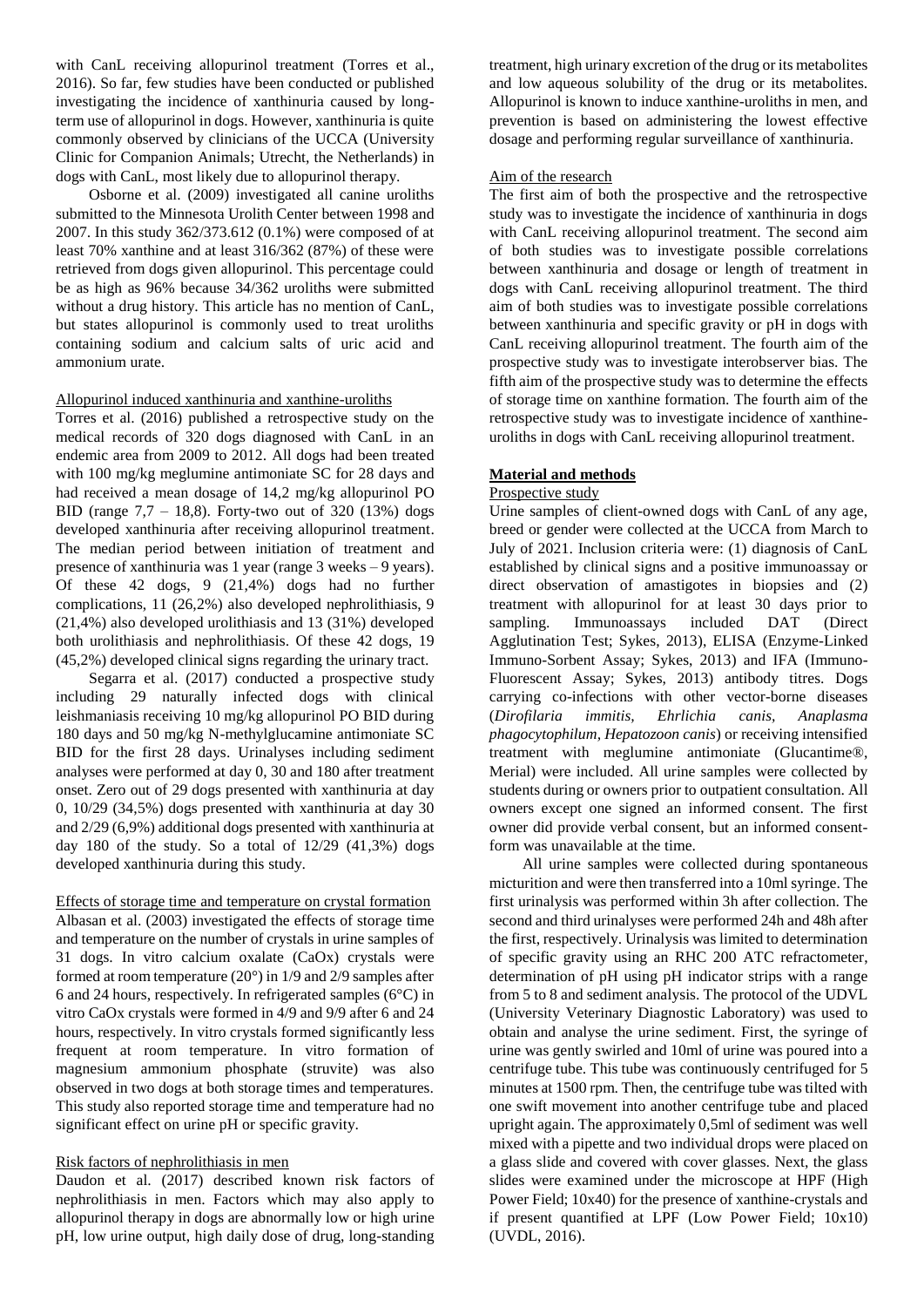After every urinalysis the second centrifuge tube was poured back in the centrifuge tube with the 0,5ml of sediment, closed with a centrifuge tube cap, gently swirled again and stored at room temperature awaiting the second and third analyses. To distinguish xanthine from ammonium urate, all crystals were thoroughly optically analysed at HPF to search for irregular protrusions ("thorn-apples" or "wart-like processes") (UVDL, 2016). If present, crystals were labelled ammonium urate. If not, crystals were assumed to be xanthine, possibly leading to an overestimation of xanthine. However, ammonium urate is typically present in dogs with a portosystemic shunt and these dogs usually have neurological symptoms (Caporali et al., 2015). None of the dogs included in this study displayed neurological symptoms.

In order to investigate interobserver bias, most urinalyses were performed in duplicate by two observers T. Altena (TA) and M. Sengalrayan (MS; author). TA has been a researcher at the UVDL for several years and is responsible for a lot of urinalyses performed at the UVDL; MS is a student at the UCCA and was no expert at urinalysis prior to this study. TA mentored MS during this study, but urinalyses were performed individually at different times and locations.

# Retrospective study

Medical records of 145 dogs with CanL treated at the Veterinary Teaching Hospital of the UCCA were retrospectively reviewed from January 2008 to June 2021. Data was acquired by receiving patient numbers of internal patients with a positive DAT titre for CanL at the UVDL. In some patients with CanL receiving monitoring and treatment at the UCCA, immunoassays were performed externally. Therefore the schedule of haematology between January 2008 and June 2021 was manually reviewed for additional CanL patients. Inclusion criteria were: (1) diagnosis of CanL established by clinical signs and serology (DAT, ELISA or IFA) or direct observation of amastigotes in biopsies from skin, lymph nodes, synovial fluids or bone marrow, (2) treatment with allopurinol, either combined with meglumine antimoniate (Glucantime®, Merial) or miltefosine (Milteforan®, Virbac) or as solo treatment and (3) at least one urinalysis including sediment analysis while receiving allopurinol treatment. Patients were excluded when a single urinalysis was performed around the date of diagnosis without follow-up urinalyses or when urinalyses were lacking sediment analyses. Additional urinalyses were excluded if xanthinuria was no longer present after allopurinol treatment was discontinued. In order to investigate the incidence of xanthine-uroliths, all dogs meeting the inclusion criteria were screened on reports of abdominal ultrasounds performed during allopurinol treatment.

# Statistical analysis

Statistical analysis was performed using SPSS (IBM® SPSS® Statistics version 27) and a value of  $p<0.05$  was used to determine significance. Data were tested for normality by the Shapiro–Wilk test. Scale and ordinal variables with normal distribution were tested for correlations using bivariate Pearson correlation; nominal variables with normal distributions were tested for correlations using Pearson Chi-Square. Means were compared using independent samples ttest with equal variances assumed. Non-parametric tests were used if data did not follow a normal distribution. Ordinal variables were tested for correlations using the Spearman's correlations test. Means were compared using the Mann Whitney U test or the Wilcoxon signed ranks test.

# **Results**

# Prospective study

# *Animal data*

A total of 10 client-owned dogs were enrolled in this study. Population consisted of 8 crossbreeds including one crossbreed German shepherd and 2 purebreds; a Bodeguero and a German pointer. Five of 10 dogs were male neutered and 5/10 were female spayed. Median age at time of diagnosis was 3,71 years old (range  $1,10 - 10,83$ ) and median weight at time of urinalysis was  $22.4$  kg (range  $11.4 - 31.4$ ). All dogs originated from foreign countries, with the majority of 6 dogs from Spain, 3 dogs from Greece and one dog from Italy.

Eight out of 10 dogs had clinical signs of CanL at the time of diagnosis, the remaining two dogs were tested (mildly) positive using IFA in Spain and were treated primarily based on this titre. Additional DAT titres at the UVDL of these two dogs tested negative  $( $40$ ). Despite the$ negative DAT titre and absence of clinical signs during outpatient consultation at the UCCA, these dogs did receive allopurinol treatment for at least 30 days prior to sampling and were therefore included in the study. Clinical signs included exfoliative dermatitis, lymphadenopathy, polyarthritis, anaemia, hypoalbuminemia and hypergammaglobulinaemia. Immuno-assays were performed in all 10 dogs, with 8 titres obtained at the UVDL using DAT and 2 titres obtained at IDEXX Laboratories using ELISA. Positive DAT titres ranged from 1/5120 to 1/40960 and positive ELISA titres ranged from 37,1 to 61,8. Biopsies of lymph nodes were performed in 5/10 dogs, with observations of *Leishmania* amastigotes in 2/5 dogs and absence of amastigotes described in 3/5 dogs.

The median dosage of allopurinol was 19,0 mg/kg (range  $6.7 - 21.9$ ). The two dogs receiving treatment based on borderline positive IFA titres received inadequate dosages of 6,7 and 13,3 mg/kg/day allopurinol at time of sampling. One dog with a positive ELISA titre and clinical signs of CanL in the past received a dosage of 9,4 mg/kg/day allopurinol at time of sampling. This dog did receive an adequate dosage of approximately 20 mg/kg for at least one year after diagnosis, but when the physician opted to discontinue treatment due to full recovery the owner was reluctant to discontinue completely, therefore treatment was continued at half the dosage. One dog received a dosage of 16,2 mg/kg/day at time of sampling because of significant weight gain in the first two months of allopurinol treatment. The dosage was altered to 20 mg/kg/day after this visit.

The median duration of allopurinol treatment at time of sampling was 189 days (range  $43 - 1389$ ). Four of 10 dogs were on the low end of this range with less than 100 days of treatment at time of sampling; again the two dogs receiving treatment based on the borderline positive IFAT titres and two dogs recently diagnosed with CanL based on very high DAT titres (1/40960) and extensive clinical signs. Only one dog had been continuously treated with allopurinol for almost 4 years. The remaining 5/10 dogs were receiving allopurinol for approximately 6 months to 1 year. All data was normally distributed except for length of treatment. All baseline characteristics and normality tests are summarized in table 1.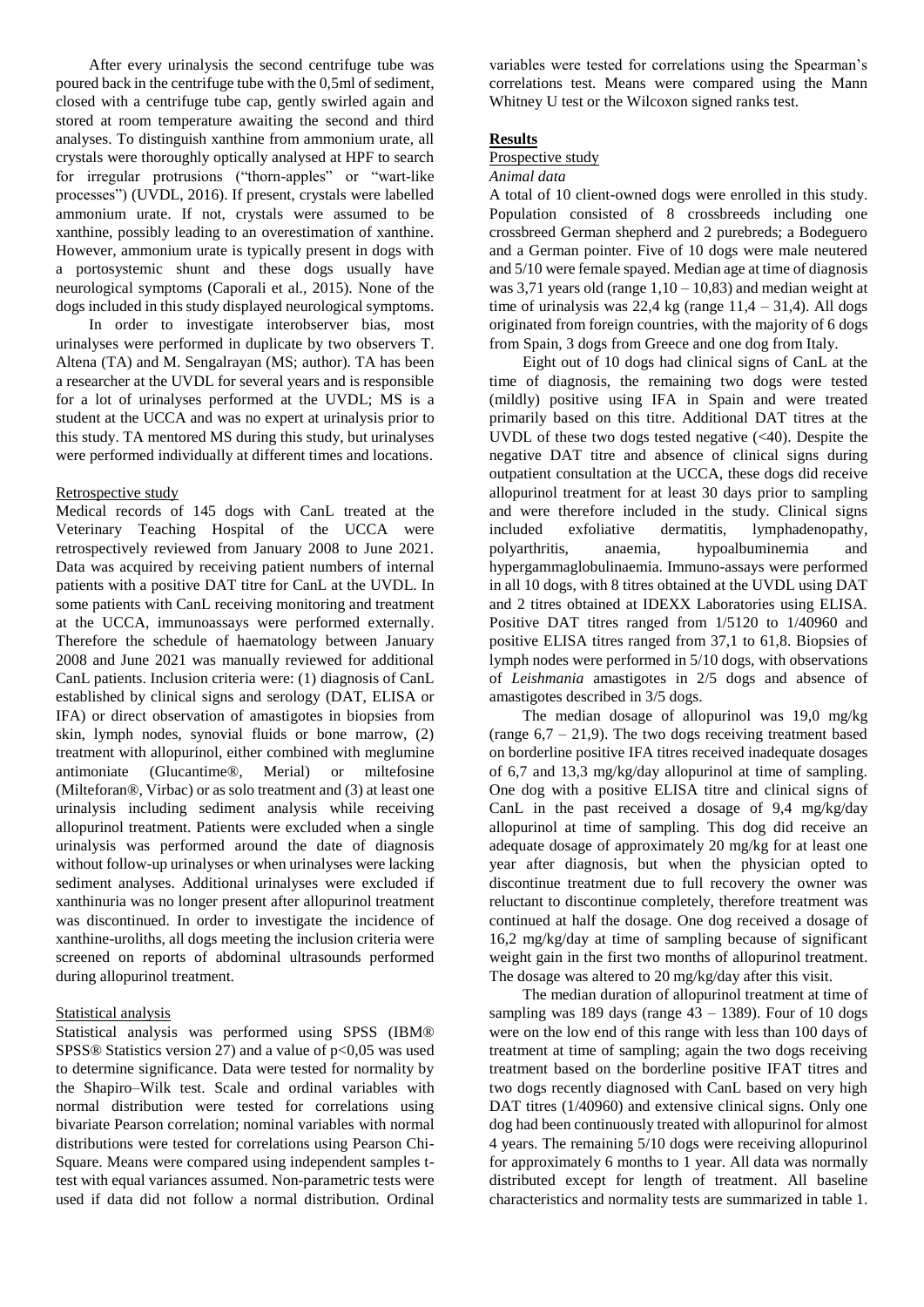Table 1. Baseline characteristics of dogs in the prospective study. Descriptive analysis is described as median (minimum – maximum). Normality is described as yes/no (p-value). MN = male neutered, FS = female spayed, NA = not applicable, ref. = reference interval, pos. = positive.

|                                 | <b>Prospective population</b> | <b>Normal distribution</b> |
|---------------------------------|-------------------------------|----------------------------|
| <b>Number of dogs</b>           | 10                            | <b>NA</b>                  |
| Sex (MN/FS)                     | 5/5                           | NA.                        |
| Age at diagnosis (years)        | $3,71(1,10-10,83)$            | Yes (0,100)                |
| Weight (kg)                     | $22,4(11,4-31,4)$             | Yes (0,843)                |
| <b>Country of origin:</b>       | 6/3/1                         | <b>NA</b>                  |
| Spain/Greece/Italy              |                               |                            |
| <b>DAT titre</b>                | $12800 (-40 - 40960)$         | Yes (0,074)                |
| ELISA titre (ref. $>12$ = pos.) | $49,45$ $(37,1 - 61,8)$       | <b>NA</b>                  |
| Amastigotes in lymph nodes:     | 2/3/5                         | <b>NA</b>                  |
| Yes/no/NA                       |                               |                            |
| Allopurinol dose (mg/kg/day)    | $19,0(6,7-21,9)$              | Yes (0,068)                |
| Length of treatment (days)      | $189(43 - 1389)$              | No (<0,001)                |
| <b>Specific gravity</b>         | $1.027(1.013 - 1.050)$        | Yes (0,138)                |
| рH                              | $6,5(5,3-7,7)$                | Yes (0,137)                |

#### *Incidence of xanthinuria*

Six out of 10 dogs (60%) presented with xanthinuria; 3 urine samples with 0-1 xanthine-crystals/LPF, one with 1-5 xanthine-crystals/LPF, one with 10-20 xanthine-crystals/ LPF and one with 20-30 xanthine-crystals/LPF (figure 2). In two of 10 urine samples 0-1 ammonium urate-crystals/LPF were observed; one urine sample with both xanthine- and ammonium urate-crystals and one with two ammonium uratecrystals observed on the entire glass slide. The minimum dosage of allopurinol and minimum length of treatment resulting in xanthinuria was 16,2 mg/kg/day and 68 days, respectively.

#### *Correlation with dosage and length of treatment*

There was no significant correlation found between dosage of allopurinol and amount of xanthine-crystals  $(p=0,119)$ . While there was no significant correlation between dosage and *amount* of crystals, there was a correlation found between dosage and *incidence* of xanthinuria (p=0,015) (figure 3): the 4 dogs without xanthine received a mean dosage of 12,1 mg/kg/day (standard deviation (std.  $\pm$  5,3), while the 6 dogs with xanthine received a mean dosage of 19,2 mg/kg/day (std.  $\pm$  1,9). In dogs receiving dosages below 16,2 mg/kg/day no xanthine was observed, while all dogs but one receiving 16,2 mg/kg/day or more did show at least 0-1 xanthinecrystal/LPF. There was no correlation found between length





of allopurinol treatment and incidence of xanthinuria  $(p=1,000)$ . The 4 dogs without xanthinuria had a mean treatment length of 467 days (std.  $\pm$  630); the 6 dogs with xanthinuria had a mean treatment length of 198 days (std.  $\pm$ 114).

#### *Correlation with specific gravity and pH*

There was no correlation found between specific gravity and amount of xanthine-crystals (p=0,359) or incidence of xanthinuria (p=0,392). The 6 dogs with xanthinuria had a mean specific gravity of 1.023 (std.  $\pm$  3,3) and the 4 dogs without xanthinuria had a mean specific gravity of 1.031 (std.

 $\pm$  9,5). One urine sample with a specific gravity of 1.013 showed 1-5 xanthine-crystals per LPF, while the two samples with the highest specific gravities (1.044 and >1.050) presented without xanthinuria. The sample with the highest amount of xanthine-crystals (20-30/LPF) had a specific gravity of 1.022. There was no correlation found between pH and amount of xanthine-crystals (p=0,819) or incidence of xanthinuria ( $p=0,176$ ). The 6 dogs with xanthinuria had a mean pH of 6,2  $(stat. \pm 0.7)$  and the 4 dogs without xanthinuria had a mean pH of  $6,8$  (std.  $\pm$  0,6). The two urine samples with the highest amount of xanthine-crystals (10-20/LPF and 20/30/LPF) both had a pH of 6,5, but three urines without xanthinuria also had a pH of 6,5.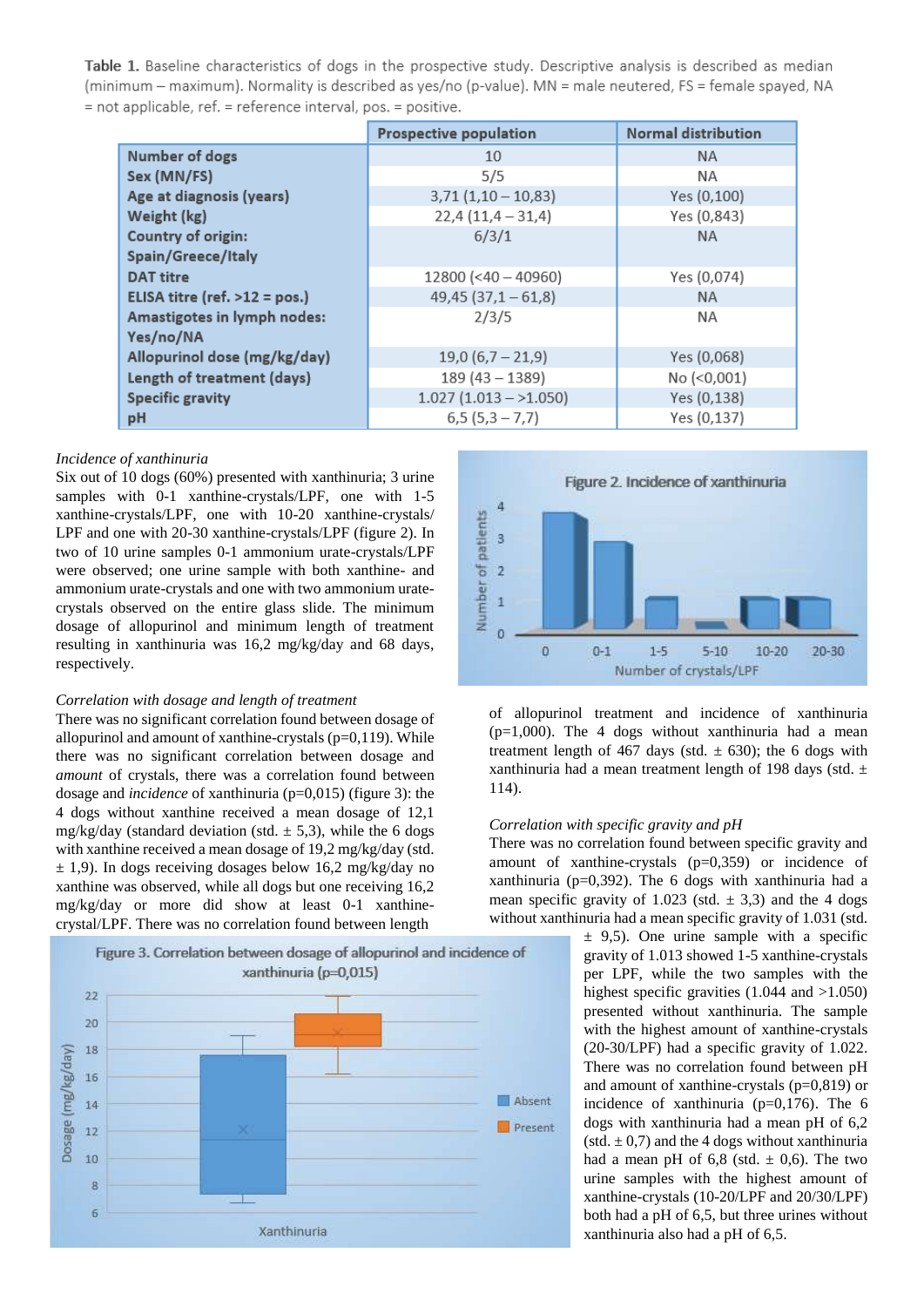#### *Interobserver bias*

Seven out of 10 urinalyses were performed by two observers. Six out of 7 urinalyses were performed using the same urine samples equally divided into two; the  $7<sup>th</sup>$  urinalysis was performed on different samples of the same dog. A strong interobserver correlation of 0,994 was found for specific gravity for the 6 urinalyses performed on identical samples (p=<0,001) (figure 4). An interobserver correlation of 0,912 for pH was found for the 6 urinalyses performed on identical samples  $(p=0.011)$ . When xanthinuria was seen by the UVDL it was noted as present (without further quantification), therefore interobserver correlation for amount of xanthine-

crystals was impossible. Incidence of xanthinuria between observers was not significantly different (p=0,157); MS described xanthinuria in 6/7 samples while AT described xanthinuria in 4/7 samples, with the same outcome per patient in 5/7. The two samples with different outcomes were both from identical samples and MS quantified the amount of xanthine as 0-1 and 1-5 crystals/LPF.



#### *Effect of storage time on crystal formation*

All 10 urine samples were included. Strong correlations were found for both specific gravity and pH between day 1, 2 and 3 (p=<0,001 for all). Correlations for specific gravity were: day  $1 - 2 = 1.000$ ; day  $1 - 3 = 0.999$ ; day  $2 - 3 = 0.999$ .

Correlations for pH were: day  $1 - 2 =$ 0,974; day  $1 - 3 = 0.976$ ; day  $2 - 3 = 0.979$ . Amount of xanthine-crystals was converted into ordinal variables by creating categories that have an exponential relationship with the amount of crystals (figure 5). The mean category on day 1 was 1,40 (std.  $\pm$  1,776); on day 2 was 2,90 (std.  $\pm$  2,601) and on day 3 was 3,00 (std.  $\pm$ 2,708). Differences between day  $1 - 2$  $(p=0.047)$  and day  $1 - 3$  ( $p=0.031$ ) were significant (figure 6). A strong correlation of 0,981 for amount of xanthine-crystals was found between day  $2 - 3$  (p=<0,001).





### Retrospective study

#### *Animal data*

A total of 57 dogs with CanL met all inclusion criteria. These 57 dogs had reports for a total of 207 urinalyses including 155 urinalyses during allopurinol treatment. Median number of urine samples per dog was 2 (range  $1 - 10$ ). Thirty-nine out of 57 dogs were defined as cross breed including three dogs

> defined as cross breed (German) shepherd or cross breed Labrador retriever. The other 18 dogs were defined as Boxer (N=3), Podenco (N=3) and one of each: Leonberger, Groenendael, Australian shepherd, German shepherd, Portuguese water dog, Welsh Springer spaniel, Breton spaniel, spaniel type unknown, German pointer, Jack Russel terrier, Fox terrier and pug. Population contained 30 males (19 neutered; 11 intact) and 27 females (25 spayed; 2 intact).

> Median age at time of diagnosis was 3,72 years old (range 0,58 – 12,15) and median weight was 17,3 kg (range 5,3 – 45,0). All dogs but one either originated from or travelled to a foreign country, with the majority of 49 dogs originating from: Spain (N=33), Greece (N=7), Portugal (N=4), Italy

 $(N=3)$ ,Turkey  $(N=1)$  and unknown  $(N=1)$ . The remaining 7 dogs travelled to one or more of the following countries: Spain (N=5), France (N=3), Italy (N=1), Swiss (N=1) and Austria  $(N=1)$ . The one exception neither originating from nor travelling to a foreign country was known to lick the wounds of its Leishmania-positive Greece housemate.

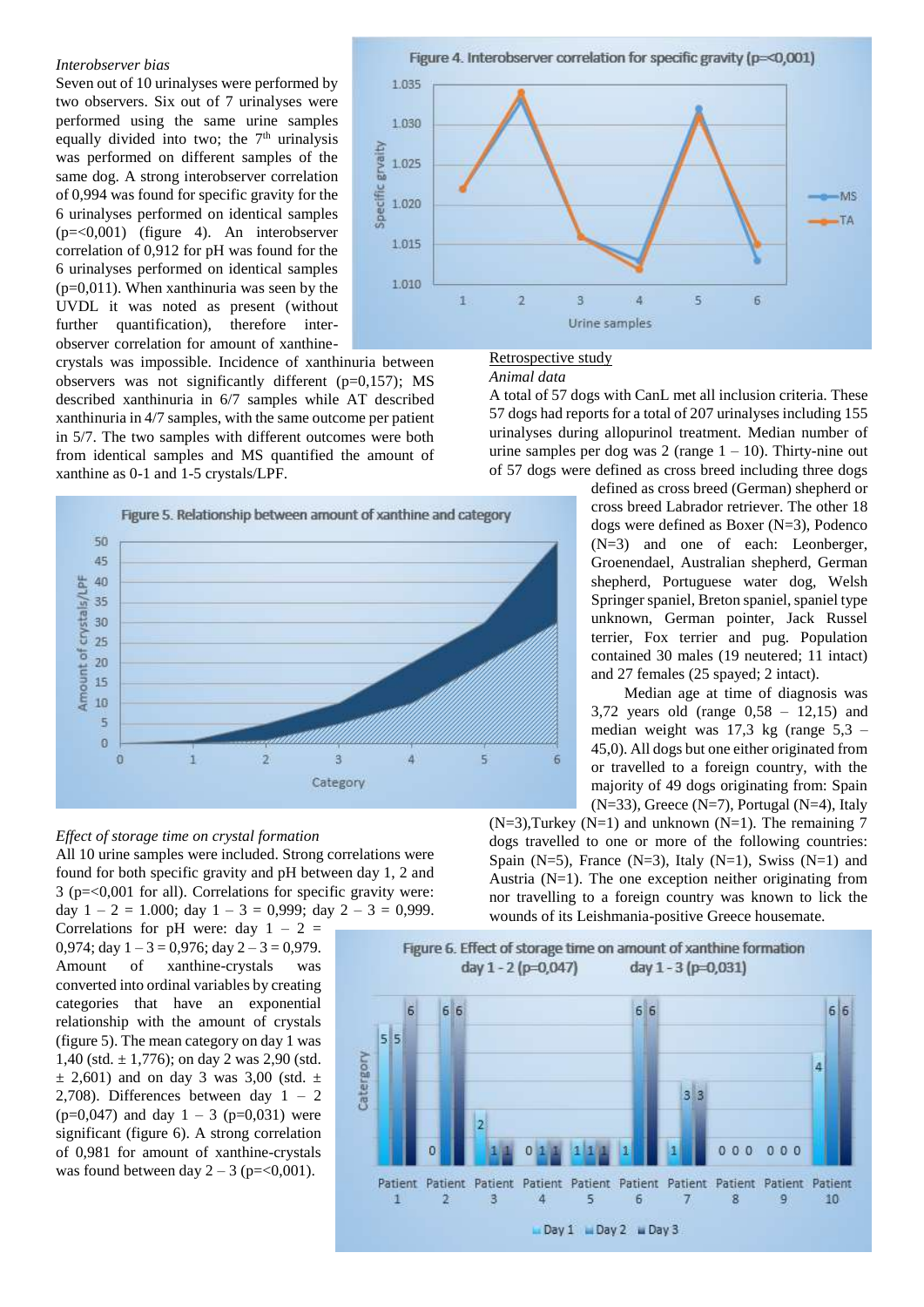Table 2. Baseline characteristics of dogs in the retrospective study. Descriptive analysis is described as mean ± standard deviation or median (minimum - maximum). MI = male intact, MN = male neutered, FI = female intact, FS = female spayed, ref = reference interval, NA = not applicable.

|                                       | Retrospective population | <b>Normal distribution</b> |
|---------------------------------------|--------------------------|----------------------------|
| <b>Number of dogs</b>                 | 57                       | <b>NA</b>                  |
| Urinalyses during allopurinol         | 155/207                  | NA                         |
| treatment/total urinalyses            |                          |                            |
| Urine samples per dog                 | $2(1-11)$                | No (p<0,001)               |
| Breed (purebred/crossbreed)           | 18/39                    | NA.                        |
| Sex: male/female                      | 30/27                    | <b>NA</b>                  |
| (MN/MI) (FS/FI)                       | $(19/11)$ $(25/2)$       |                            |
| Age at diagnosis (years)              | $3,72(0,58 - 12,15)$     | No (p<0,001)               |
| Weight (kg)                           | $17,3(5,3-45,0)$         | No (p=0,003)               |
| Country of origin:                    | 33/7/4/3/1/1             | <b>NA</b>                  |
| Spain/Greece/Portugal/Italy/Turkey/NA |                          |                            |
| <b>DAT titre</b>                      | $5120(320-81920)$        | No (p<0,001)               |
| ELISA titre (ref. >12 = pos.)         | $61,8(15,6-81,1)$        | Yes (p=0,495)              |
| IFT titre (ref. >320 = pos.)          | >3200                    | <b>NA</b>                  |
| Amastigotes in lymph nodes:           | 26/16/15                 | ΝA                         |
| Yes/no/NA                             |                          |                            |
| Allopurinol dosage (mg/kg/day)        | $20(10-40)$              | No (p<0,001)               |
| Length of treatment (days)            | $217(6 - 2021)$          | No (p<0,001)               |
| <b>Specific gravity</b>               | $1.025(1.006 - 1.050)$   | No (p<0,001)               |
| pH                                    | $6,5(5,0-9,0)$           | No (p<0,001)               |

All 57 dogs had clinical signs of CanL at time of diagnosis. Signs included: lethargy, emaciation, stiff gait or lameness, polyuria/polydipsia, exfoliative dermatitis, lymphadenopathy, polyarthritis, glomerulonephritis, anaemia, neutropenia, thrombocytopenia, hypoalbuminemia, hypergammaglobulinaemia, uraemia, increased blood creatinine, increased liver values (ALT) and proteinuria.

On 54/57 dogs serology was performed with 46/54 titres obtained at the UVDL using DAT, 7/54 obtained at IDEXX Laboratory using ELISA and 1/54 obtained at unknown using IFA (titre >1/3200). DAT titres ranged from 1/320 to 1/81.920 with 30/46 dogs with a titre of 1/5120. ELISA titres ranged from 15,5 to 81,1 with a median of 61,8. In two of the three dogs without titres amastigotes were directly observed to confirm diagnosis. In the last dog serology was performed by the referring veterinarian and described as positive, however the level of the titre and the immunoassay used remains unknown. In 42/57 dogs cytology was performed, with observations of *Leishmania* amastigotes in 26 dogs and absence of amastigotes described in 16 dogs.

Median dosage of allopurinol was 20 mg/kg/day (range  $10 - 40$ ). Exact calculations of dosage were impossible since weight slightly shifted during allopurinol treatment. Fortyseven out of 57 dogs received a dosage of approximately 20 mg/kg/day. Six out of 57 dogs received a dosage of approximately 15 mg/kg/day because of reduced glomerular filtration. Two out of 57 dogs received a dosage of approximately 10 mg/kg/day and the last 2 dogs received a dosage of approximately 40 mg/kg/day. Median length of treatment for all 155 urinalyses performed during allopurinol treatment was 217 days (range  $6 - 2021$ ). Eleven out of 57 dogs had urinalyses performed after allopurinol treatment was discontinued. Median length of time between last allopurinol dose and urinalysis was 230 days (range 63 – 1126). All data was abnormally distributed except for ELISA titres. All baseline characteristics and normality tests are summarized in table 2.

# *Incidence of xanthinuria*

Thirty-three out of 57 dogs (58%) presented with xanthinuria at least once. Minimum dosage of allopurinol and length of treatment resulting in xanthinuria was 15 mg/kg/day and 13 days, respectively. There was a wide variety in incidence of xanthinuria per dog in between its samples. For example, one dog with 9 urinalyses (6 during allopurinol treatment) only presented with xanthinuria once, while another dog with 9 urinalyses (7 during allopurinol treatment) presented with xanthinuria in all samples taken during allopurinol treatment. Xanthinuria was present in 59/155 urine samples taken during allopurinol treatment. All 52 urine samples taken before or after allopurinol treatment presented without xanthinuria. Two dogs presenting with xanthinuria during allopurinol treatment had normalized urinalyses on day 225 and 230 after treatment was discontinued.

# *Correlation with dosage and length of treatment*

There was no correlation found between dosage of allopurinol and incidence of xanthinuria ( $p=0,300$ ); the 24 dogs without xanthinuria received a mean dosage of 19,50 mg/kg/day (std.  $\pm$  5,209), while the 33 dogs with xanthinuria received a mean dosage of 20.15 mg/kg/day (std.  $\pm$  3.850). Four out of 6 dogs (67%) receiving a dosage of 15 mg/kg/day due to reduced glomerular filtration presented with xanthinuria. Thirty out of 49 dogs (61%) receiving a dosage of 20 mg/kg/day presented with xanthinuria. One out of 2 dogs (50%) receiving a dosage of 40 mg/kg/day presented with xanthinuria.

There was no significant correlation found between length of allopurinol treatment and incidence of xanthinuria (p=0,064); the 96 urine samples without xanthinuria belonged to dogs with a mean treatment length of 468,70 days (std.  $\pm$ 457,512), while the 59 urine samples with xanthinuria belonged to dogs with a mean treatment length of 326,75 days (std.  $\pm$  402,051). Both extremes in length of treatment resulting in xanthinuria were observed. Five out of 33 dogs presented with xanthinuria after only 23 days of allopurinol treatment or less. Two of these dogs were on their second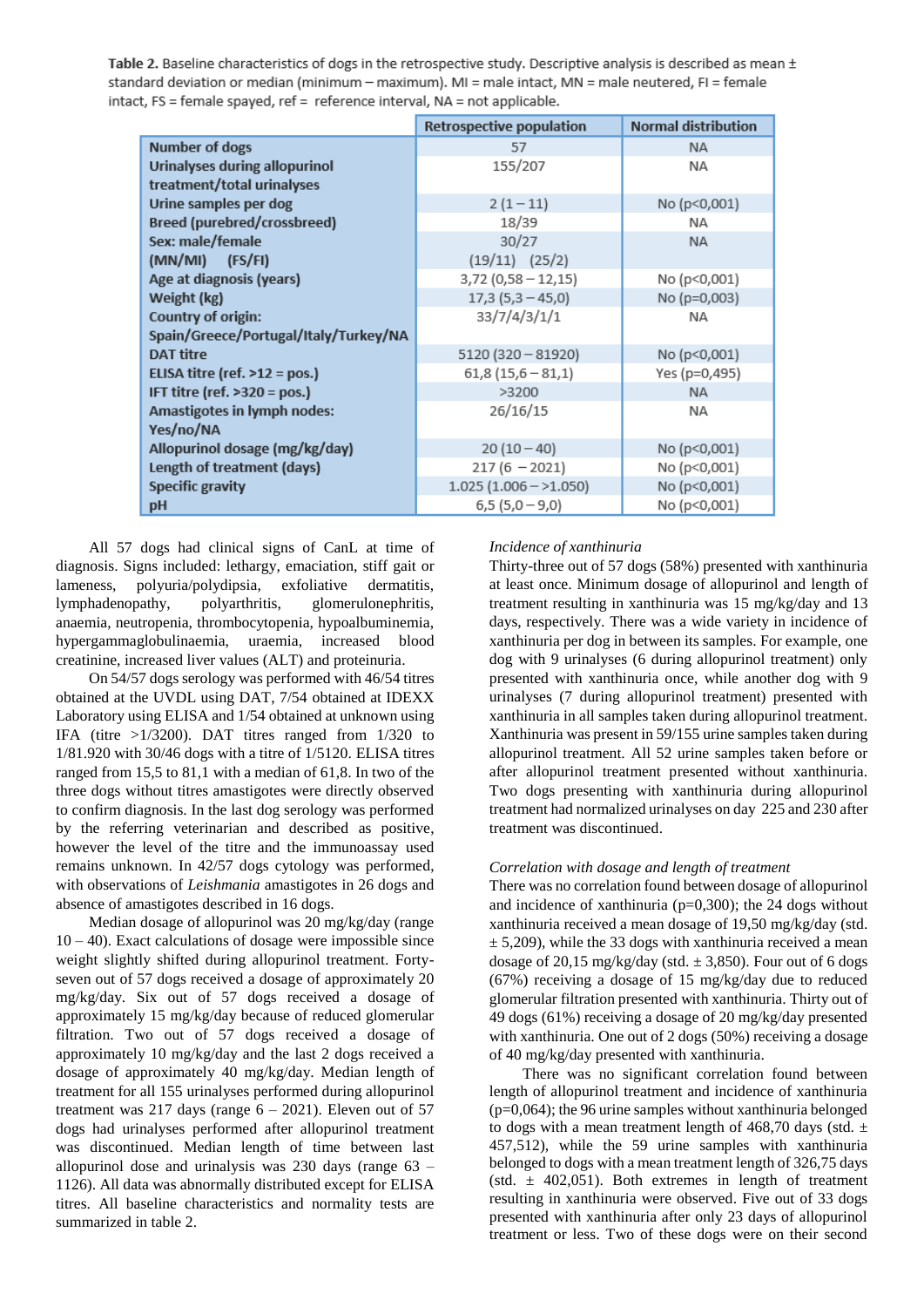treatment due to relapse of clinical CanL, but the other 3 presented with xanthinuria after only 13, 16 or 18 days of allopurinol treatment. Three out of 33 dogs presented with xanthinuria after 82 days of allopurinol treatment or more, while previous urinalysis at day 28, 40 or 48 of treatment did not show xanthinuria. One dog without xanthinuria on day 103 of treatment did show xanthinuria on day 193 and another dog without xanthinuria on day 132 of treatment did show xanthinuria on day 405.

*Correlation with specific gravity and pH* A strong correlation was found between specific gravity and incidence of xanthinuria ( $p<0,001$ ) (figure 7); the 96

urine samples without xanthinuria had a mean specific gravity of 1.022,88 (std.  $\pm$  9.726), while the 59 urine samples with xanthinuria had a mean specific gravity of 1.032,15 (std.  $\pm$ 8,986). This strong correlation was also found in the 6 dogs receiving 15 mg/kg/day (p<0,001): the 18 urine samples without xanthinuria had a mean specific gravity of 1.016,89 (std.  $\pm$  4,626), while the 5 urine samples with xanthinuria had a mean specific gravity of 1.033,20 (std.  $\pm$  4,087). There was no correlation found between pH and incidence of xanthinuria (p=0,516); the 96 urine samples without xanthinuria had a mean pH of  $6,760$  (std.  $\pm$  0,8795), while the 59 urine samples with xanthinuria had a mean pH of  $6,703$  (std.  $\pm$  0,9055). There was also no correlation found between pH and incidence of xanthinuria when only the dogs receiving 15 mg/kg/day were taken into account  $(p=0,445)$ .

# *Incidence of xanthine-uroliths*

Fifteen out of 57 dogs (26%) had reports of abdominal ultrasounds during allopurinol treatment. Uroliths were reported in 12/15 dogs (80%) with ultrasound reports (table 3). All 12 dogs presented with nephrolithiasis; 5 dogs also presented with urolithiasis and 4 dogs also presented with debris in the bladder. Five out of 12 dogs (42%) with uroliths developed clinical signs: three dogs experienced (recurrent) cystitis due to urolithiasis, one dog experienced an urethra obstruction a few months after confirmed xanthine-uroliths were removed from the bladder and one dog experienced polyuria/ polydipsia, uraemia and azotaemia due to extensive

Figure 7. Correlation between specific gravity and incidence of xanthinuria  $(p<0,001)$ 1.055 1.050

![](_page_6_Figure_6.jpeg)

nephrolithiasis. Four out of 12 dogs (33%) with uroliths never presented with xanthinuria, while all four dogs had reports of at least two urinalyses during allopurinol treatment.

# **Discussion**

# Research questions

This research investigated the adverse effects of allopurinol treatment in dogs with CanL: the incidence of xanthinuria and its consequence; xanthine-urolith formation in the urinary tract. This research consisted of two independent studies: a prospective and a retrospective study with an incidence of xanthinuria of 60% and 58%, respectively. More importantly, in the retrospective study following dogs in time xanthineuroliths were discovered in 80% of the dogs with ultrasound reports and these uroliths were causing clinical signs in 43% of those dogs.

Incidence of xanthinuria in the prospective study was 60% (6/10 dogs). Segarra et al. (2017) described an incidence of xanthinuria of 41,3% (12/29 dogs) in a prospective study. The present study might have overestimated the incidence of xanthinuria, since MS was inexperienced and highly motivated to find xanthine-crystals. Segarra et al. (2017) performed three serial urinalyses on each dog at 0, 30 and 180 days of allopurinol treatment, resulting in two urinalyses per dog during treatment. Therefore, the incidence described by Segarra et al. (2017) is presumably more accurate.

Incidence of xanthinuria in the retrospective study was 58% (33/57 dogs). Torres et al. (2016) described an incidence

<u> The Common Service Common Service Common Service Common Service Common Service Common Service Common Service Common Service Common Service Common Service Common Service Common Service Common Service Common Service Common</u>

Table 3. Summary of dogs with xanthine-uroliths present on abdominal ultrasound. \*Number of urinalyses presenting with xanthinuria; \*\*Number of urinalyses during allopurinol treatment; \*\*\*Polyuria/polydipsia.

 $\mathbf{y}_{n+1}$  (b)  $\mathbf{y}_{n+1}$  (c)  $\mathbf{y}_{n+1}$  (c)  $\mathbf{y}_{n+1}$  (c)  $\mathbf{y}_{n+1}$  (b)  $\mathbf{y}_{n+1}$  (c)  $\mathbf{y}_{n+1}$  (c)  $\mathbf{y}_{n+1}$ 

|                  | Adiltillilurid / | Location(s) of droittis on ultrasound   | списат мень               |
|------------------|------------------|-----------------------------------------|---------------------------|
|                  | Urinalyses**     |                                         |                           |
| <b>Patient 1</b> | 0/3              | Nephrolithiasis + urolithiasis          | Yes (urethra obstruction) |
| <b>Patient 2</b> | 2/6              | Nephrolithiasis + debris in the bladder | No                        |
| Patient 3        | 0/2              | Nephrolithiasis                         | No                        |
| <b>Patient 4</b> | 0/4              | Nephrolithiasis                         | Yes (PU/PD*** + uraemia   |
|                  |                  |                                         | + azotaemia)              |
| <b>Patient 5</b> | 1/7              | Nephrolithiasis + urolithiasis          | Yes (recurrent cystitis)  |
| Patient 6        | 2/4              | Nephrolithiasis + urolithiasis          | Yes (recurrent cystitis)  |
| <b>Patient 7</b> | 7/7              | Nephrolithiasis + urolithiasis          | No.                       |
| <b>Patient 8</b> | 2/2              | Nephrolithiasis + urolithiasis          | No.                       |
| Patient 9        | 0/4              | Nephrolithiasis + debris in the bladder | <b>No</b>                 |
| Patient 10       | 1/1              | Nephrolithiasis + debris in the bladder | No                        |
| Patient 11       | 1/1              | Nephrolithiasis + debris in the bladder | No.                       |
| Patient 12       | 3/8              | Nephrolithiasis + urolithiasis          | Yes (recurrent cystitis)  |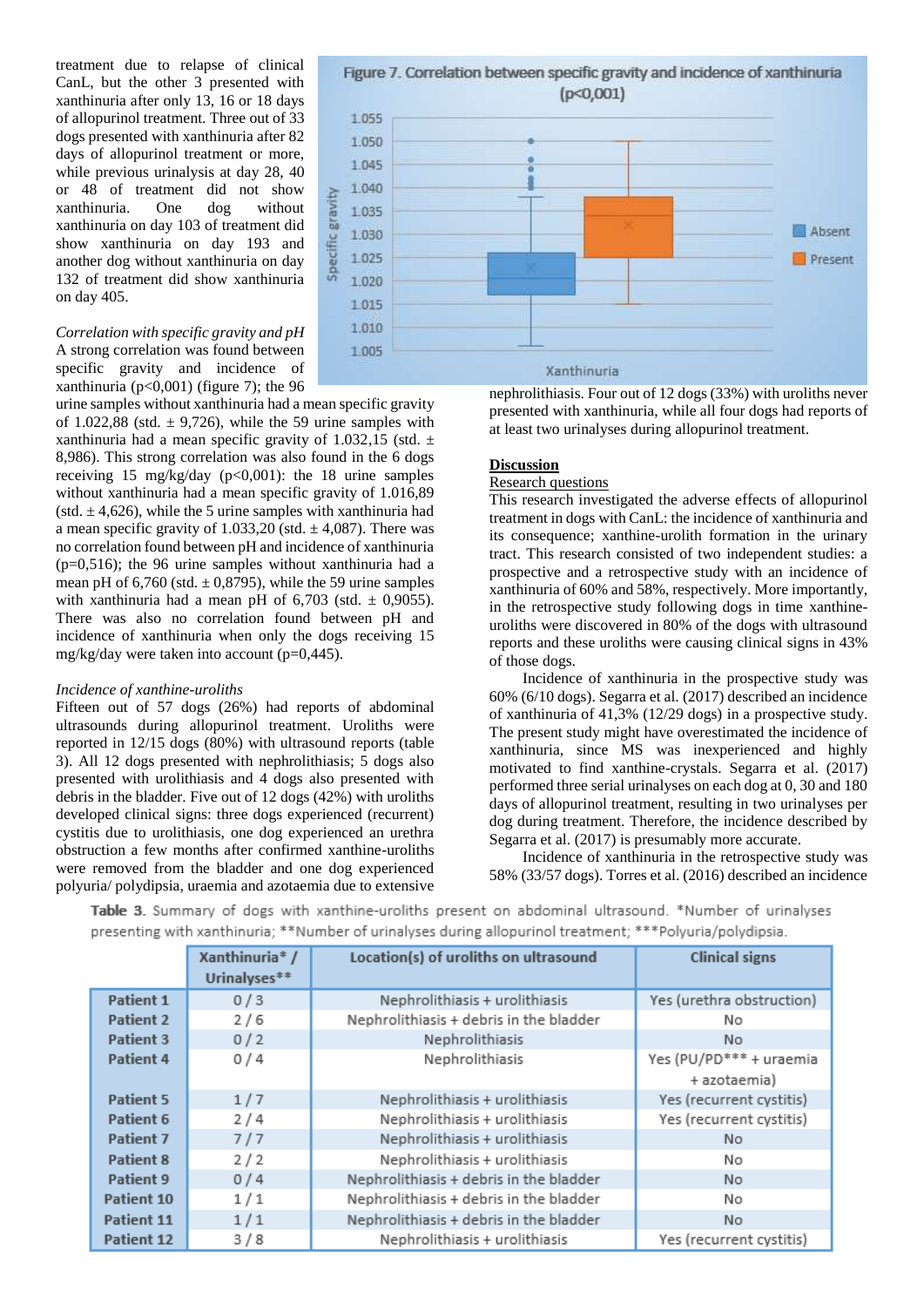of xanthinuria of only 13,1% (42/320) in a retrospective study about the adverse urinary effects of allopurinol in dogs with CanL. Torres et al. (2016) mainly focused on the 42 dogs with xanthinuria and how many of them developed xanthineuroliths and clinical signs of urinary obstruction and dysuria. The other 278 dogs in the study were only used to calculate the incidence of xanthinuria. Both present study and Torres et al. (2016) had no influence in the level of experience of the observer performing urinalyses in recognizing xanthinecrystals. Present study has therefore assumed all ammonium urate-crystals reported to be xanthine-crystals, which lead to a much higher incidence of xanthinuria. Torres et al. (2016) has made no statement about the possibility that xanthinecrystals might have been reported as ammonium urate crystals, which could have led to a substantial underestimation. Therefore, incidence in the present study is presumably more accurate. After considering all ifs and buts, the exact incidence of xanthinuria is presumably  $45 - 55\%$ .

The prospective study including 10 dogs found a significant correlation between dosage of allopurinol and incidence of xanthinuria. This correlation was expected to be found since Daudon et al. (2017) described a high daily dose of drug as a risk factor for nephrolithiasis in men. Despite the significant correlation between dosage of allopurinol and *incidence* of xanthinuria, the same correlation was not found between dosage of allopurinol and *amount* of xanthinecrystals. However, one dog in this study mistakenly received 40 mg/kg/day for 45 days approximately 150 days prior to sampling and this dog presented with the highest amount of xanthine-crystals during urinalysis (20-30 crystals/LPF). This might be a coincidence, but it could be that a correlation was left undiscovered due to small sample size.

This correlation between dosage of allopurinol and incidence of xanthinuria was not found in the retrospective study including 57 dogs. In this case, the prospective study was more reliable, since all dogs received one urinalysis at a certain point in time and the exact dosage was calculated based on current weight. Some dogs received inadequate dosages which could have led to a bias, but the Shapiro-Wilk test revealed a normal distribution. In the retrospective study, most dogs had multiple reports of urinalyses and had received allopurinol treatment for a long period of time with weight shifts throughout this time. Calculating the exact dosage of allopurinol per urinalysis was therefore impossible.

In the prospective study, no xanthinuria was observed in dogs receiving dosages below 16,2 mg/kg/day, while all dogs but one receiving 16,2 mg/kg/day or more did present with xanthinuria. This might indicate a threshold in dosage of allopurinol for xanthinuria to appear, although current sample size is too small for definite conclusions. Interestingly, the one dog not presenting with xanthinuria despite receiving a dosage of 19 mg/kg/day is the same dog who has been receiving daily allopurinol treatment for almost 4 years. This might indicate some dogs are not susceptible for developing xanthinuria.

Both the prospective and retrospective study found no correlation between length of treatment and incidence of xanthinuria. This was somewhat unexpected since Daudon et al. (2017) described long-standing treatment as a risk factor for nephrolithiasis in men. However, incidence of xanthinuria and urolith formation is not necessarily the same. In men, allopurinol is mainly converted into oxipurinol, a metabolite which also inhibits xanthine oxidase. Oxipurinol is eliminated unchanged in urine, but is then largely recovered via tubular resorption (Accord Healthcare, 2020). This could explain the lack of correlation between incidence of xanthinuria and length of treatment: the tubular resorption leads to a high

plasma concentration and a low urine concentration of oxipurinol. Therefore xanthine oxidase is largely inhibited inside the kidneys (leading to accumulation of xanthine and possibly uroliths), but this inhibition of xanthine oxidase is less substantial inside the rest of the urinary tract. If the same mechanisms can be extrapolated to dogs, this could explain why xanthinuria is not always present in dogs with CanL despite long-standing allopurinol treatment. Of course in combination with differences in urine composition because of, for example, water intake.

Both the prospective and retrospective study found no correlation between urine pH and incidence of xanthinuria. This was somewhat unexpected since Daudon et al. (2017) described an abnormally low or high urine pH as a risk factor for nephrolithiasis in men. According to Daudon and Frochet (2015) formation of xanthine-crystals is only moderately dependent on urine pH. This article also states the average pH which results in xanthinuria is 5,6 with a range of 4,8 to 7,2. Present studies had a median pH of 6,5 (range  $5,3 - 7,7$ ) and 6,5 (range  $5,0 - 9,0$ ). Both statements by Daudon and Frochet (2015) could explain the lack of correlation in the present studies: urine pH only moderately influences xanthine-crystal formation and most urine pH's found in the prospective and retrospective study were within the range when xanthinecrystals are formed.

The retrospective study including 155 urine samples found a strong correlation between specific gravity and incidence of xanthinuria. This correlation was expected since Daudon et al. (2017) described low urine output as a risk factor in urolith formation in men. Low urine output is usually the result of dehydration, which means urine will be highly concentrated expressing itself in a high specific gravity. That a high xanthine-concentration in urine would lead to more formation of xanthine-crystals makes sense, because with more xanthine-molecules in a small volume these molecules are more likely to interact with each other and less likely to be interrupted by water-molecules. Similar to the theory that refrigeration facilitates crystal-formation because water molecules are less likely to flow and disrupt the attraction between ions that are capable of forming crystals (Albasan et al., 2003).

This correlation between specific gravity and incidence of xanthinuria was not found in the prospective study including 10 urine samples. In this case, the retrospective study is more reliable because of the much larger sample size. Because the data of the retrospective study was not normally distributed, nonparametric tests were used and revealed a strong correlation  $(p<0,001)$ . The prospective study was too small to reveal this correlation: post-hoc power of the prospective study is less than 16% ( $\alpha=0.05$ ;  $\nu=9$ ;  $p=0.329$ ; Lenth, 2007). Because of the strong correlation between specific gravity and incidence of xanthinuria, stimulation of the water intake of dogs with CanL receiving allopurinol treatment is recommended.

In the prospective study, an interobserver bias for incidence of xanthinuria was not significant, but MS observed xanthinuria in 2 samples where TA did not. MS was inexperienced in urinalyses and spent about 30-45 minutes investigating one glass slide with a high motivation to find xanthinuria; TA has years of experience in urinalyses and spent approximately 5-10 minutes per glass slide with no preference whether or not to find xanthinuria. However, MS consulted TA on each possible xanthinuria (either by direct observation or by a picture taken through the microscope) and TA has confirmed all samples labelled as xanthinuria by MS. MS performed urinalysis within 3 hours after sample collection and samples were stored at room temperature in the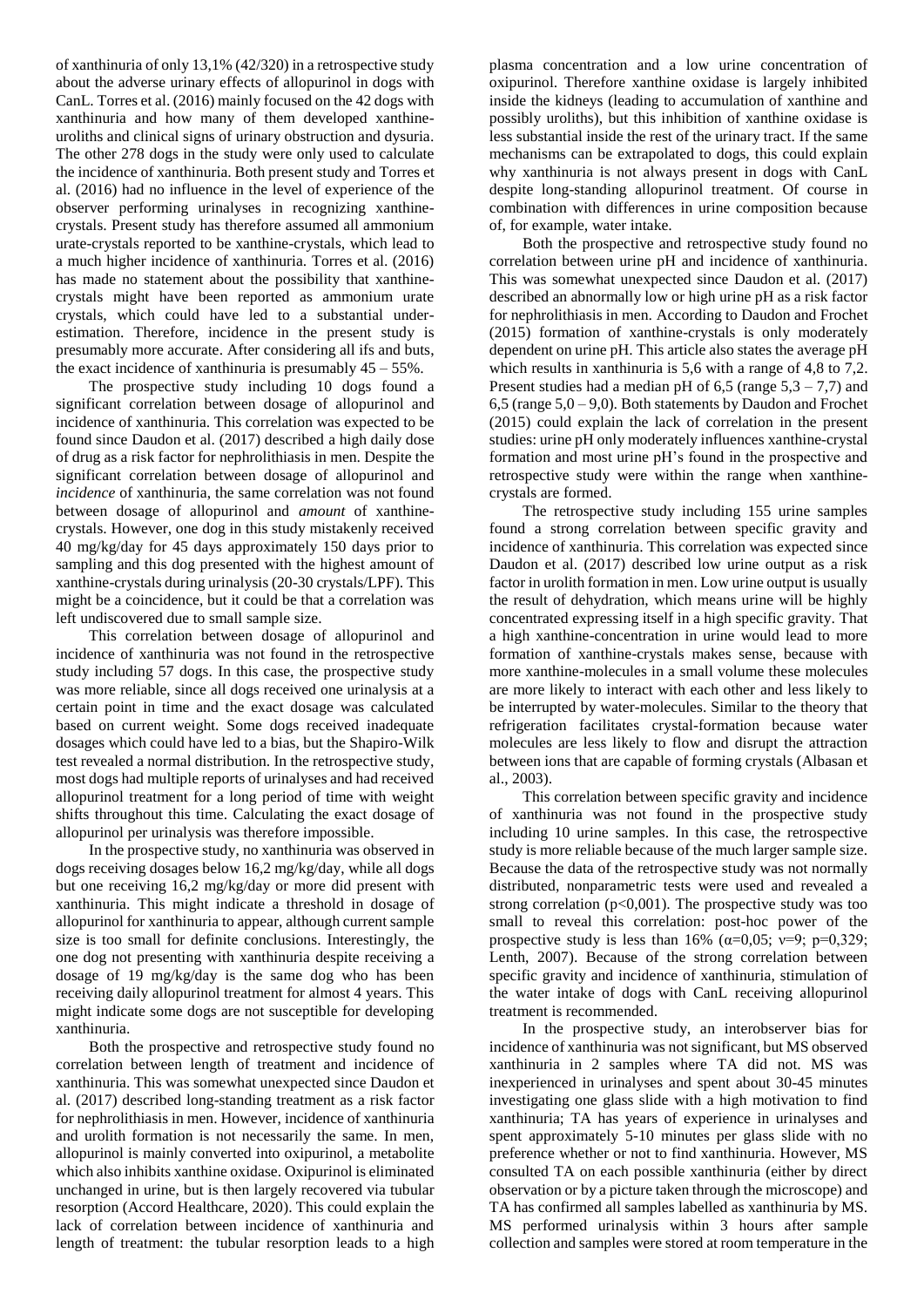meantime; TA performed urinalyses within 24 hours after collection and samples were stored in a refrigerator in the meantime. Three options remain: (1) MS has wrongfully accused two dogs of presenting with xanthinuria, (2) MS has been more thorough in searching for xanthinuria, although one xanthine-crystal on an entire glass slide might be irrelevant or (3) xanthinuria dissolved during refrigeration. Option 1 is unlikely since TA confirmed all cases; option 2 is definitely possible; option 3 is unlikely since refrigeration is known to facilitate crystal formation because water molecules are less likely to flow and disrupt the attraction between ions that are capable of forming crystals (Albasan et al., 2003).

The prospective study found a significant effect of storage time on xanthinuria. A storage time of 24 hours or more may inaccurately indicate the amount and even presence of xanthine-crystals. Six out of 10 urine samples increased in amount of xanthine after 24 hours or more: two of them increased by one category, two increased by two categories and the last two samples increased by 5 or 6 categories. Intraobserver bias could result in small differences, but current data requires another explanation. Three theories might explain this phenomenon: (1) some urine samples were supersaturated with xanthine and something (temperature decrease (body to room), being centrifuged and remerged, etc.) caused a chain reaction resulting in in vitro formation of xanthine-crystals; (2) some urine samples were supersaturated with hypoxanthine (which is highly soluble); xanthine oxidase was also present in small amounts and this enzyme facilitated conversion from hypoxanthine into xanthine resulting in in vitro formation of xanthine-crystals (Pais et al., 2006); (3) some urine samples contained bacteria able to produce urease and a growth of these bacteria resulted in high concentrations of ammonia (Albasan et al., 2003).

Theory 1 would indicate high amounts of xanthine were already present in vivo, while theory 2 would indicate xanthine was formed in vitro. If theory 1 is correct and xanthine-crystals are able to form and dissolve in vitro, the same could be possible in vivo, meaning optic sediment analysis might be inaccurate in predicting xanthine-urolith formation. If theory 2 is correct, xanthine itself is not supersaturated in vivo and optic sediment analysis is in fact accurate in predicting urolith formation. In order to discriminate between theory 1 and 2, further research is necessary involving quantitative analysis of hypoxanthineand xanthine-concentration in urine samples followed in time. Theory 3 relied on the thought that high concentrations of ammonia could lead to formation of ammonium urate, but the truth is ammonia increases pH and forms ammonium phosphate (struvite) crystals (Trinchieri, 2014), so this theory can be rejected since struvite crystals do not resemble xanthine-crystals and pH remained fairly stable. Because storage time significantly affected the incidence and amount of xanthine-crystals, xanthinuria present in stored samples should be re-evaluated in fresh urine.

The retrospective study was originally designed to investigate the incidence of xanthinuria and xanthineuroliths, because knowing the odds of xanthinuria turning into xanthine-uroliths is much more valuable than incidence of xanthinuria alone. There used to be an additional inclusion criteria for this study: at least one abdominal ultrasound performed during allopurinol treatment. This inclusion criteria was deleted because dogs presenting with xanthinuria rarely had an ultrasound examination performed to investigate possible xanthine-uroliths: 70% of dogs (22/33) who presented with xanthinuria at least once never had an abdominal ultrasound performed. Maintaining the original

inclusion criteria would have led to a small sample size of only 15 dogs instead of 57.

Although abdominal ultrasounds were only performed on a few dogs, the present study found 80% of dogs (12/15) had developed xanthine-uroliths. This high incidence might be the result of an inclusion bias, since most dogs with ultrasound reports might have had a specific reason for the ultrasound. However, in a retrospective study performed by Torres et al. (2016) about the adverse urinary effects of allopurinol in dogs with CanL there was a similar incidence found with 79% of dogs (33/42) with xanthinuria which had developed xanthine-uroliths on ultrasound. Even more importantly, the present study found these xanthine-uroliths caused clinical signs in 42% of the dogs (5/12). Comparably, Torres et al. (2017) found 45% of dogs (19/42) presented with clinical signs of urinary obstruction or dysuria: 17 dogs with xanthine-uroliths present on abdominal ultrasound and 2 dogs with clinical signs due to severe xanthinuria. Therefore the present study strongly encourages clinicians who treat dogs with CanL to start monitoring xanthine-uroliths with abdominal ultrasounds when dogs present with xanthinuria because of serious concern for patient wellbeing.

Another notable fact about the dogs with xanthineuroliths on abdominal ultrasounds, 33% of the dogs (4/12) never presented with xanthinuria, despite having reports of at least two urinalyses during allopurinol treatment. This lack of xanthinuria while xanthine-uroliths are present, is likely to be the result of the tubular resorption of oxipurinol (Accord Healthcare, 2020), as previously described. This could indicate there is a poor correlation between the incidence of xanthinuria and the formation of xanthine-uroliths. Another factor possibly contributing to the lack of xanthinuria observed in these dogs was the level of experience of the observer performing urinalyses in recognizing xanthinecrystals (explanation of this statement will follow later). In order to investigate a possible correlation between xanthinuria and xanthine-uroliths, further research is needed. This research would preferably be a prospective study involving newly diagnosed dogs with CanL undergoing abdominal ultrasounds in addition to urinalyses at fixed time intervals, for example at day 0, 60 and 180 of allopurinol treatment.

One dog with clinical signs caused by xanthine-uroliths experienced polyuria/polydipsia, uraemia and azotaemia due to the consequences of extensive nephrolithiasis. These clinical signs could have been caused by CanL itself, but this was deemed unlikely since values of creatinine and urea had been within normal limits during previous blood analyses and all clinical signs (exfoliative dermatitis, lymphadenopathy, hypergammaglobulinaemia and proteinuria) had disappeared or stabilized and not recurred by the time this renal failure was discovered. This dog had a moderate to severe proteinuria (glomerulonephritis) at the time of diagnosis which quickly stabilized into a mild proteinuria after allopurinol treatment was initiated. The proteinuria always remained mild thereafter, but the creatinine- and urea-values had increased after 3 years of allopurinol treatment without an increase in gammaglobulines or any other indication the CanL had recurred.

The prospective study contained several weaknesses. First of all, sample size is relatively small and power-analysis prior to the study concluded a sample size of 30 dogs would lead to a power of 85%. Ideally sample size would have been larger, but unfortunately only 10 suitable dogs visited the UCCA during data gathering (which has been extended by 3 weeks to include 3 additional dogs). Most dogs were infected with other vector borne diseases besides CanL and received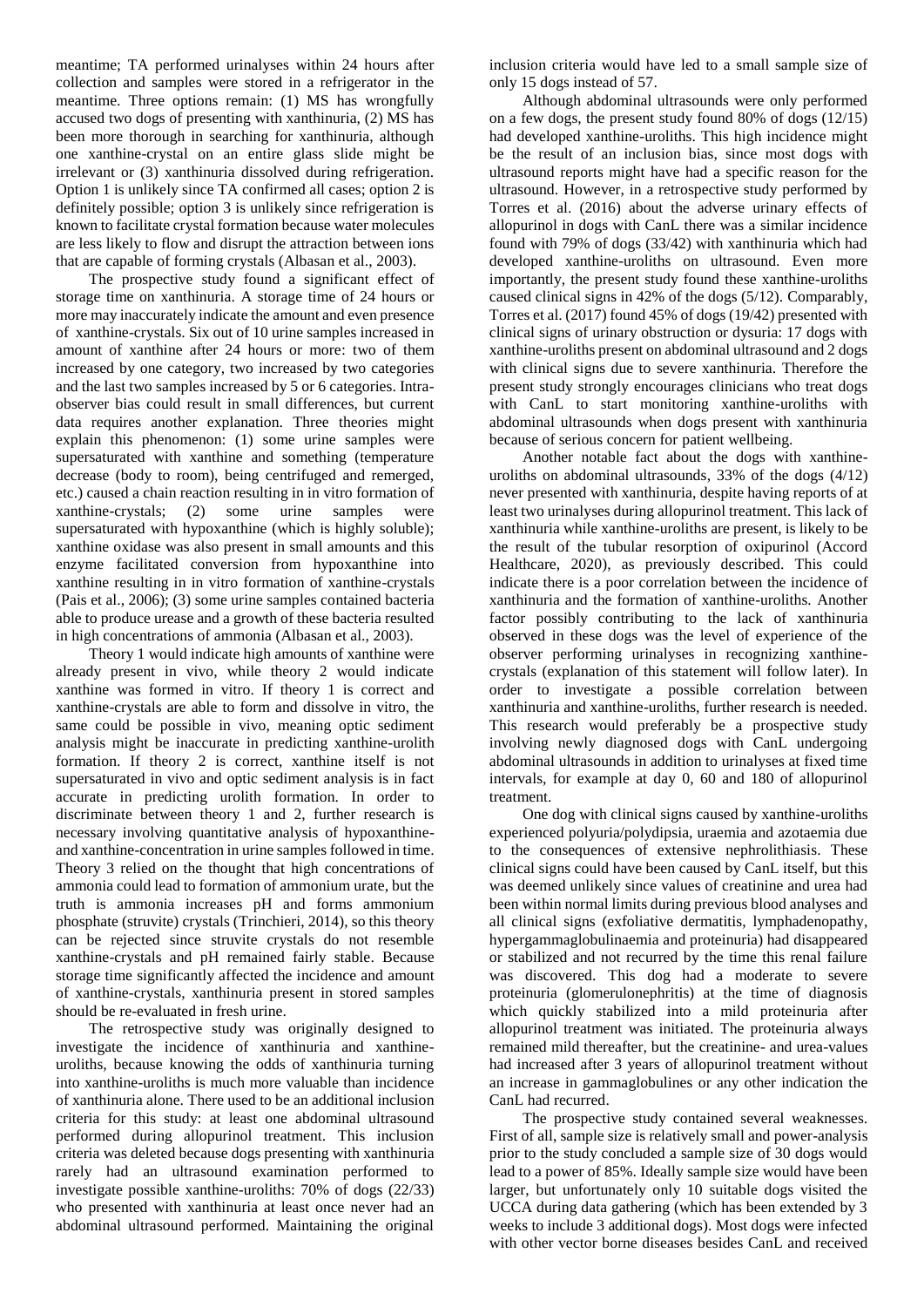treatment for these diseases. Most dogs also received intensified treatment for CanL. Both could lead to alterations in urine composition. Two dogs were included despite not showing clinical signs of CanL and receiving inadequate dosages of allopurinol, leading to larger variations of baseline characteristics. Despite these differences, all dogs were included in order to obtain a larger sample size and the highest possible power.

The retrospective study also contained several weaknesses, mostly due to its retrospective nature which made any standardisation impossible. There were no fixed time intervals between urinalyses, urinalyses were performed by an unknown number of observers with unknown level of experience in recognizing xanthinuria and xanthinuria was not quantified. Exact calculations of dosage of allopurinol at every urine sample was impossible, because exact weights were not reported at every urinalysis.

# Notable issues

The prospective and retrospective study contained 60%  $(6/10)$  and  $67\%$   $(38/57)$  of dogs originating from Spain, respectively. These high numbers of dogs could be the result of either a higher prevalence of CanL in Spain or a higher level of imports from Spain to the Netherlands. The latter would mean these studies contained a biased population. Ninety-eight out of 225 dogs (43,6%) imported from Mediterranean countries originated from Spain (unpublished data). In 217/225 dogs DAT titres were obtained with 32/217 positive titres (14,7%). Twenty-one out of 32 titres (65,6%) belonged to dogs originating from Spain. So while the overall prevalence of CanL was 14,7%, the prevalence in dogs originating from Spain was 21,6% with 21/97 positive titres (unpublished data). Therefore, the truth is likely a combination of both: relatively more dogs are imported from Spain and Spain has a higher prevalence of CanL.

Two dogs included in the prospective study were treated with allopurinol based on a borderline positive IFA titre performed in Spain. Three scenarios might lead to this borderline positive titre: (1) test outcome was a false positive, (2) the dogs were infected with *Leishmania* but experienced subclinical infections or (3) the dogs displayed mild clinical symptoms of CanL which were not thoroughly investigated and/or reported. When considering possibility 1 and 2, these dogs were wrongfully treated with allopurinol. But when possibility 3 is considered, the allopurinol treatment could in fact be beneficial for these dogs (although both dogs received inadequate dosages of 6,7 and 13,3 mg/kg/day). Both dogs tested negative with their DAT titres (<40) at the UVDL, which took place approximately 2 months after allopurinol treatment was started. Four out of 32 dogs (12,5%) with a positive DAT titre presented with a decreased DAT titre after 9-12 months (unpublished data). All four dogs presented with clinical signs of CanL during the first DAT titre and all four dogs were treated with 20 mg/kg/day allopurinol. Titres decreased from 1280 to 160; 640 to <40; 20480 to <40; 1280 to 80. In conclusion, all three scenarios remain possible, but scenario 1 and 2 are more likely since both dogs had no clinical signs of CanL after two months of treatment and dosages of allopurinol were inadequate.

In the retrospective study, 30/46 dogs (65%) had a DAT titre of 1/5120. The reason for this high number is simple: for a long time this was the highest dilution made by the UDVL. Only after the publication of a research paper by another student from Project Leishmania DAT titres were diluted to 1/81.920 or even more is necessary. This additional dilution started around March 2020 and a few older samples were tested again with additional dilution.

As mentioned earlier, all ammonium urate-crystals noted in the retrospective study were assumed to be xanthinecrystals. This assumption was made because xanthine was quite unknown by employees of the UVDL back in the day and ammonium urate and xanthine appear very similar under the microscope. This possibly let to a small overestimation, since ammonium urate-crystals were occasionally seen in urine samples from the prospective study. These few ammonium urate-crystals might be the result of high protein, meat-based diets (Bartges et al., 1995). In the prospective study, one dog presenting with 0-1 ammonium uratecrystals/LPF did receive a high protein, meat-based diet; the diet of the other dog presenting with both 0-1 xanthine- and ammonium urate-crystals/LPF was unknown.

In the retrospective study, there was an increase in reported incidence of xanthinuria over time, which is likely related to the increased awareness of xanthine-crystals. Xanthinuria was first mentioned in a urinalysis report of June 2018, urinalysis reports between 2008 and May 2018 only mentioned ammonium urate-crystals. In addition to this finding, the prospective dogs which were also included in this study contributed to a higher incidence of xanthinuria in UVDL reports. This might indicate the presence of MS at the UVDL led to even more awareness of xanthinuria. Therefore, xanthinuria might have been underreported previously at the UVDL.

# **Conclusion**

An incidence of xanthinuria of 58-60% was found in this research, although an incidence of 45-55% is presumably more accurate. Because of the strong correlation between specific gravity and incidence of xanthinuria, stimulation of water intake is recommended. Because storage time significantly affected the incidence and amount of xanthine, xanthinuria present in stored samples should be re-evaluated in fresh urine. Because 80% of dogs with ultrasound reports presented with xanthine-uroliths and 43% of dogs with xanthine-uroliths developed clinical signs due to these uroliths, this study strongly encourages clinicians to perform an abdominal ultrasound if xanthinuria is detected.

# **Acknowledgements**

The author would like to thank Tjeerd Altena for his efforts as a mentor during urinalyses and for his critical view and enthusiasm. The author would also like to thank Christine Piek for her helpful guidance during this entire study (from research proposition to final paper). At last the author would like to thank Koen van Tuil for his help in designing graphs.

# **Conflict of interest**

The author of this article has no financial or personal relationship with other people or organisations that could inappropriately influence or bias the content of this master thesis.

# **References**

- Accord Healthcare. (2020). Allopurinol 300mg Tablets SmPC. EMC. <https://www.medicines.org.uk/emc/product/6006/smpc#gref>
- Albasan, H., Lulich, J. P., Osborne, C. A., Lekcharoensuk, C., Ulrich, L. K., & Carpenter, K. A. (2003). Effects of storage time and temperature on pH, specific gravity, and crystal formation in urine samples from dogs and cats. *Journal of the American Veterinary Medical Association, 222*(2), 176–179. <https://doi.org/10.2460/javma.2003.222.176>
- Alexander, J., & Brombacher, F. (2012). T Helper1/T Helper2 Cells and Resistance/Susceptibility to Leishmania Infection: Is This Paradigm Still Relevant? *Frontiers in Immunology, 3*, 80. <https://doi.org/10.3389/fimmu.2012.00080>